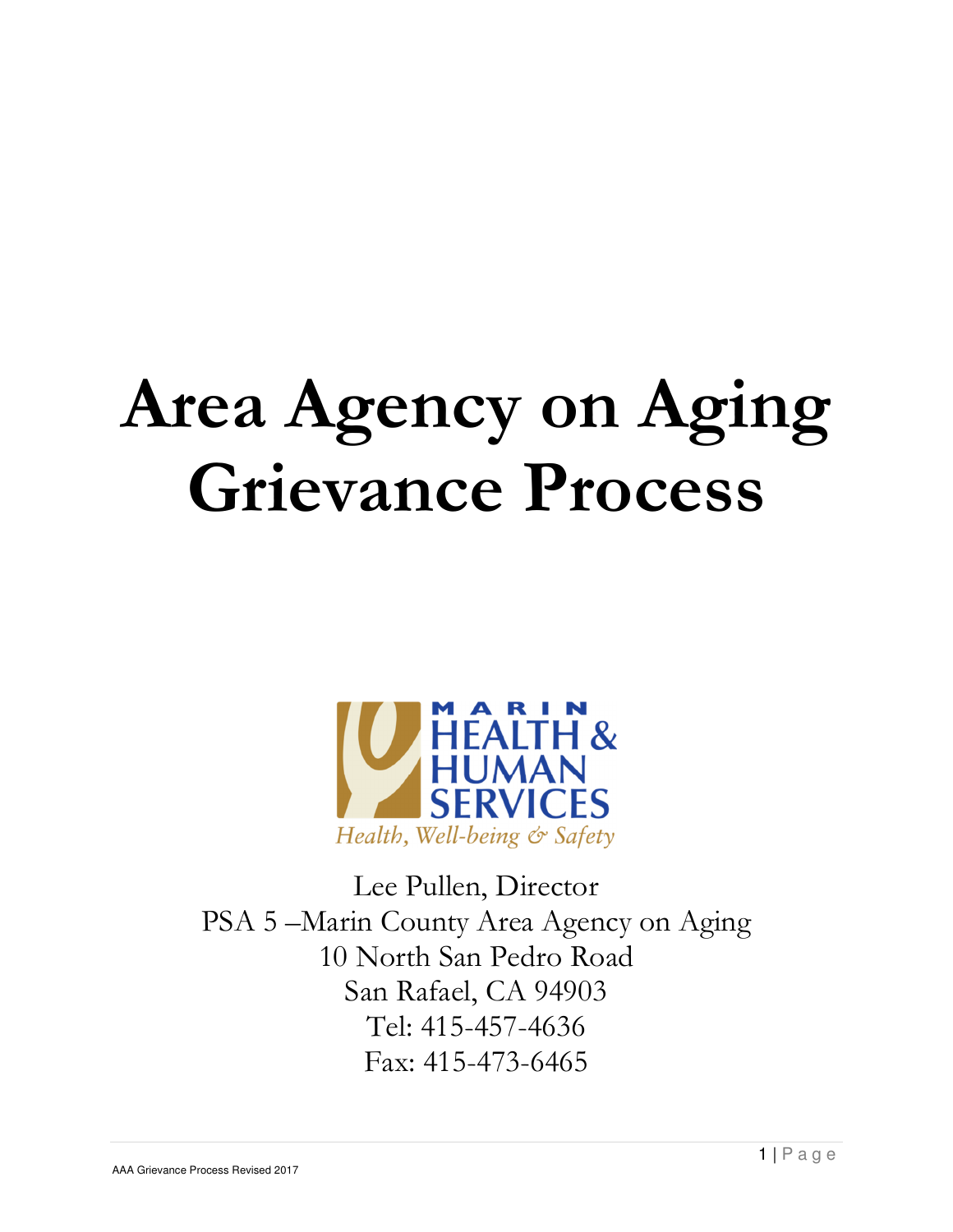# **POLICIES AND REQUIREMENTS**

# **Introduction**

Area Agencies on Aging (AAA) are governed by the mandates of the Older Americans Act. This law intends for AAAs to be the leader relative to all aging issues on behalf of all older persons in the Planning and Service Area [45CFR1321.53]. In California, the implementation of the Older Americans Act is outlined in Title 22, Division 1.8. The Marin County Area Agency on Aging was designated as a one-county Planning and Service Area by the Board of Supervisors in the late 1970s. The oversight of Marin's AAA is currently under the auspices of the Department of Health and Human Services, Division of Social Services, Office of Aging and Adult Services.

This document outlines the Marin County Area Agency on Aging's complaint resolution process. The purpose of this *Complaint Resolution Process and Desk Manual* is to guide the Area Agency on Aging and the agencies that contract with the AAA on how to respond to and resolve complaints. The regulations that mandate the specific requirements of this process are cited throughout this document.

# **Policy**

Each Area Agency on Aging is required to establish a grievance process for the disposition of complaint by older individuals or persons authorized to act on behalf of older individuals against the AAA's programs and employees or volunteers of such programs [CCR 7400 (a) (1)]. The grievance process for both the AAA and service providers will contain the following: [CCR 7400 (a) (2) (A- C)]

- 1. Time frames which a complaint should be acted on
- 2. Written notification to complainant containing the following information:
	- Results of the review
	- Service providers process must contain a statement that complainant if unsatisfied with results may complain to the AAA
- 3. Complainants have a right to privacy. Only information relevant to the complaint may be released to the responding party without consent.

The Marin County Area Agency on Aging has an open door policy that encourages feedback regarding its programs and services. Clients, contractors, staff and volunteers are encouraged to provide feedback using open, honest and direct communication in an informal setting. When feedback rises to the level of a complaint, matters should be resolved at the lowest possible level.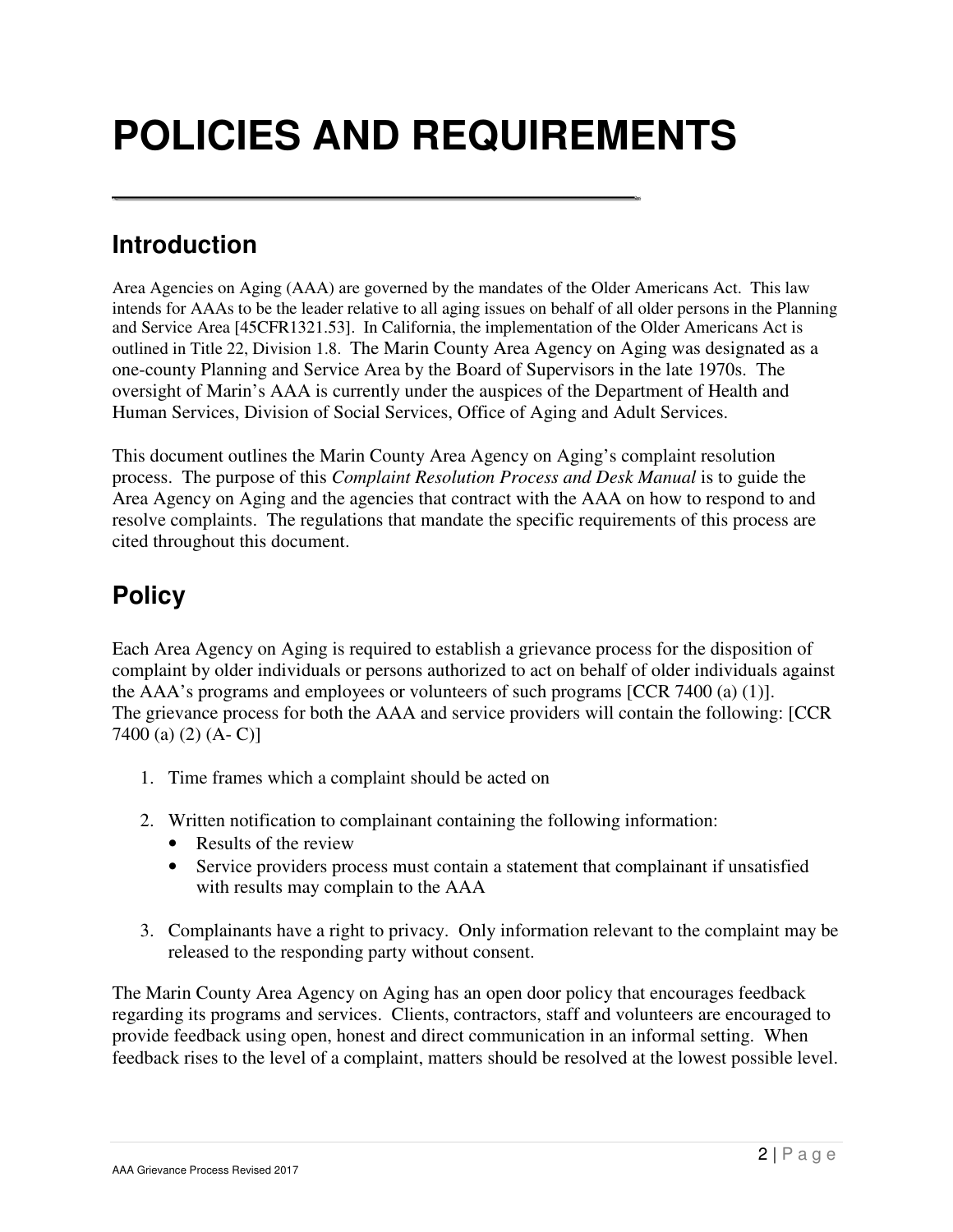# **Notification Requirements**

The Area Agency on Aging and its contracted service providers shall conform to the following requirements to inform and notify individuals of their complaint resolution process and policies:

- 1. The agency's Complaint Resolution Process must be posted in visible areas that are accessible to clients [CCR 7400 (a)  $(3)$  (A)].
- 2. If a substantial number of older adults served by the program are non-English speaking, the agency's Complaint Resolution Process must be posted in the primary language of these individuals [CCR 7400 (a) (3) (A)]. The Marin County AAA has determined that a substantial amount is **5%** of the client population served by the program.
- 3. Homebound clients must be advised of the agency's Complaint Resolution Process either orally or in writing upon contact with the individual.

# **Required Information for Filing a Complaint**

- 1. Complaints may involve, but are not be limited to, any or all of the following:
	- Amount of service
	- Duration of service
	- Denial of service
	- Discontinuation of service
	- Dissatisfaction with service
	- Dissatisfaction with service provider [CCR 7404 (d)]
- 2. Complaints shall be addressed in writing to the director of the Area Agency on Aging. If the complainant cannot write, the AAA Program Coordinator will take the complaint orally and write it up for signature [CCR 7404 (b)].
- 3. Complaints shall include all of the following information:
	- Complainant's name, mailing address, phone number, and email address if available
	- The service being reported
	- The name of the service provider
	- The names of all individuals involved
	- The issue of concern or dispute
	- The date, time, and place of occurrence
	- The names of any witnesses [CCR 7404 (c)]
- 4. When appropriate, complainants may seek other remedies, such as presenting at an open meeting of the AAA governing board or advisory council. When the complaint is about an issue of professional conduct, the complainant shall be referred to the proper agency or licensing board [CCR 7400 (d)].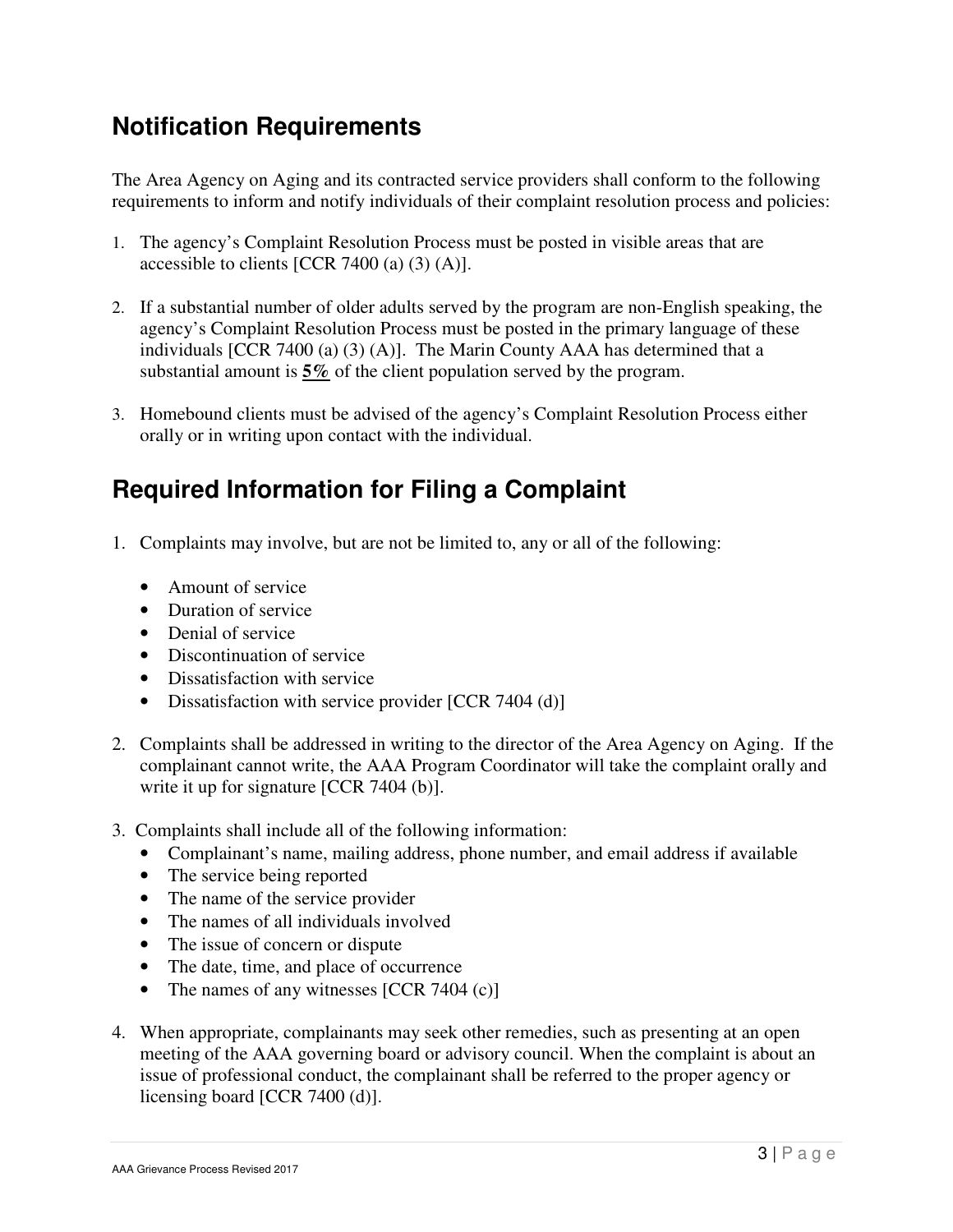# **RESOLVING CLIENT COMPLAINTS**

### **Contracted Services**

Service providers contracted by the Area Agency on Aging must establish a written grievance process for reviewing and attempting to resolve complaints of clients [CCR 7400 (a) (2)]. The Marin County AAA reviews and monitors its contractors' grievance policies. Contractors of the Marin County AAA shall follow the guidelines below to resolve complaints by or on behalf of clients served by the programs funded and administered by the AAA:

#### First Level of Resolution

- The first level of resolution is handled at the service provider level using the written grievance process and procedures established by the agency. Complaints should be investigated and answered **within 30 days** of receiving the complaint or a time set in the service provider policy, whichever is less [CCR 7402 (a) (1)].
- All complaints received by the California Department of Aging (CDA) for contracted services will be referred to the AAA. All complaints received by the AAA for contracted services will be directed to the contractor.

### Second Level of Resolution

- Client complaints not resolved at the first level with the contractor may be referred to the Area Agency on Aging. The Area Agency on Aging will follow its Grievance Policy and abide by the appointed timeline identified in the policy to resolve the complaint.
- Client request for an AAA administrative review of the complaint must be requested in writing and sent to the AAA Program Coordinator assigned to the contract.
- The AAA Program Coordinator will respond to the complaint **within 10 business days** of the receipt of the formal complaint letter and attempt to informally resolve the issue.
- If the complaint is not resolved with the AAA Program Coordinator, the next level of review is an informal meeting with the AAA Program Manager. The AAA Program Manager will perform the following:
	- 1. Schedule to meet with the complainant (by phone or in person) **within 15 business days** of receiving the request for a meeting
	- 2. Conduct any necessary follow-up
- **Within 10 business days** of the meeting with the complainant, the Program Manager will perform the following: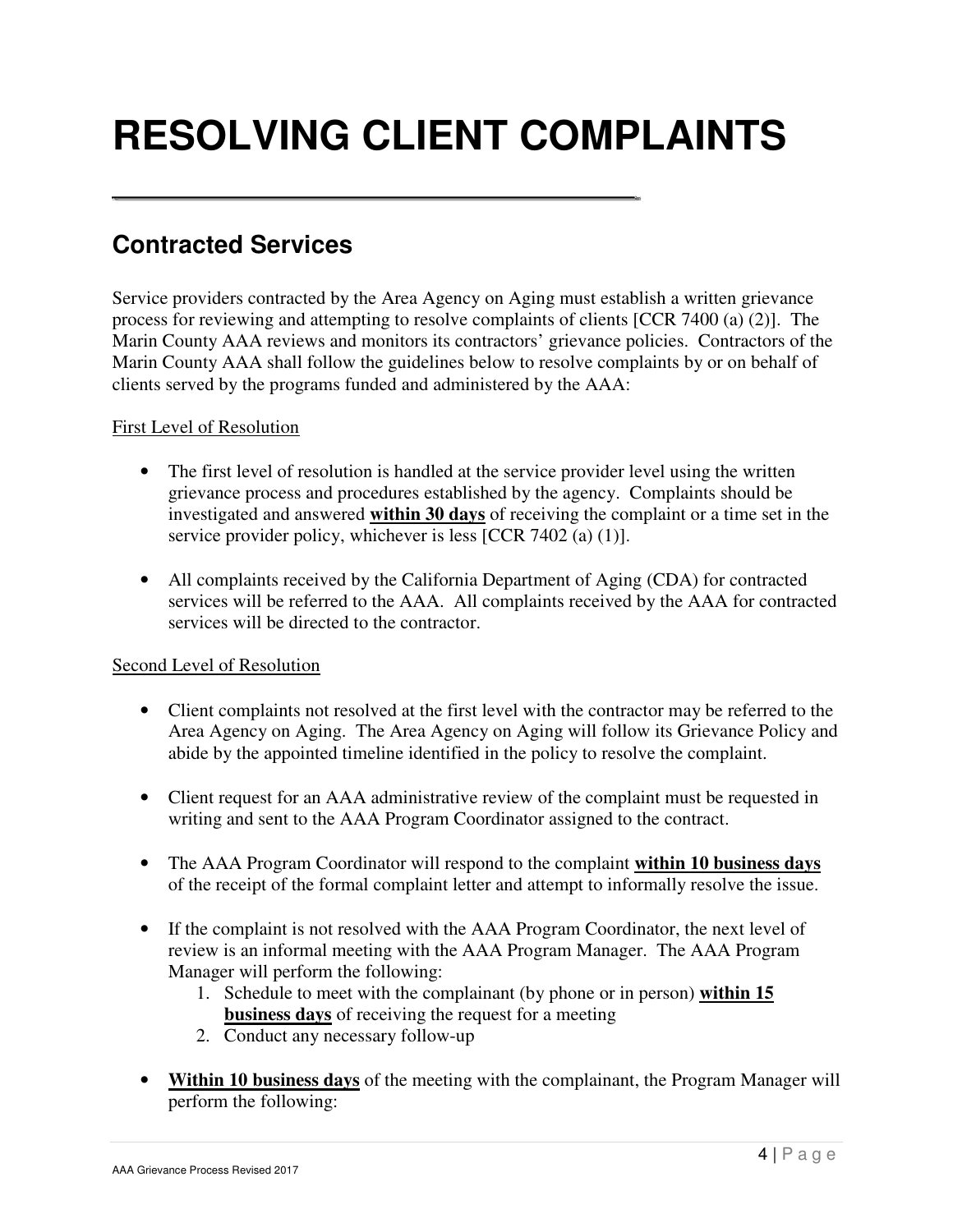- 1. Provide the complainant a written copy of the AAA Program Manager's decision.
- 2. Inform the complainant of his or her right to request a formal administrative hearing before an impartial hearing officer or panel.
- 3. Inform the complainant that the request for a hearing must be made in writing addressed to the AAA Director and must be made **within 30 days** of receipt of the AAA Program Manager's decision
- 4. Instruct the complainant that the hearing request must include the reasons why he or she feels that the decisions of the contractor, the AAA Program Coordinator, and/or the AAA Program Manager regarding the complaint and the appeal are not warranted.

### Final Level of Resolution

Any complainant dissatisfied with the results of the review conducted by the AAA Program manager will have **30 days** from the receipt of the decision to request a hearing. This request shall be made either orally or in writing to the director of the AAA [CCR 7406 (a)].

The AAA Program Manager and AAA Director will set up the hearing following the administrative process listed below: [CCR 7406 (b)]

- The hearing shall be set at least 30 days after the receipt of the request
- The complainant and all interested parties involved will receive the date, time, and location of the hearing at least 14 days before the hearing date
- The complainant has a right to be present or ask someone to act on their behalf including legal counsel
- The hearing shall be conducted by an impartial hearing officer or panel
- The hearing shall be conducted in an informal manner with testimony being restricted to the issues requiring resolution  $[CCR\ 7406\ (d)\ (2)\ (A)\ (1-2)]$
- All parties shall have the right to the following:
	- 1. To be present at the hearing
	- 2. To present evidence and witnesses
	- 3. To examine witnesses and other sources of relevant information and evidence
- The hearing shall be recorded verbatim either electronically or stenographically
- Technical rules of evidence and procedure do not apply
- All persons testifying shall be placed under oath or affirmation [CCR 7406 (a) (b)]
- The impartial hearing officer or panel will prepare a proposed decision based upon all relevant evidence presented and in consideration of the policies, procedures, regulations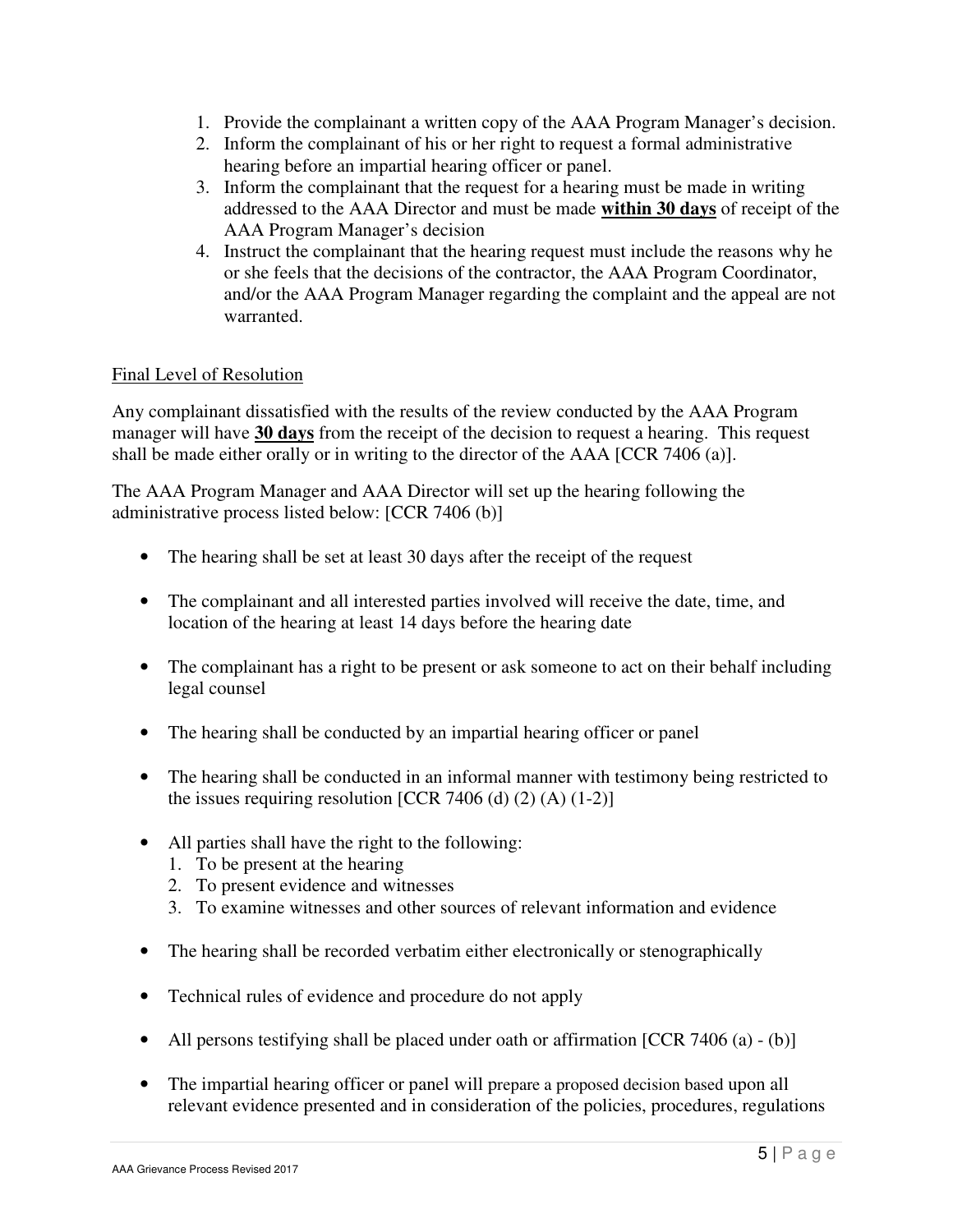and laws governing the program no later than 30 days after the date the hearing was held [CCR 7406 (b) (1) (B) (5)]

At the minimum proposed decision shall contain all of the following:

- A description of each issue
- A statement as to whether the complaint was upheld or denied
- A citation of applicable laws and regulations

The proposed decision is forwarded to the director of the AAA unless the complaint is against the director. In that case, the proposed decision should be sent to the chairperson of the governing board [CCR 7406 (b)  $(1)$  (B)  $(6)$ ].

No later than 30 days after receipt of the proposed decision, the AAA Director or Chairperson of the governing board will either adopt the proposed decision as the final decision or write a new final decision  $[CCR 7406 (b) (1) (B) (7)]$ . The decision shall be:

- Immediately transmitted to the parties involved
- Is final and not subject to further appeal
- If the appeal is upheld, follow up to ensure that remedies are implemented

### **AAA Direct Services**

Each AAA shall establish an informal administrative review process for the resolution of complaints received for services provided directly by the AAA [CCR 7402 (d)]. This informal administrative review is the first level of resolution for the AAA's direct services and will be conducted by the AAA Program Coordinator. Consult the AAA's Grievance Policy for a more detailed description of the process and the complaint resolution timeline. If the complaint is not resolved at the AAA Program Coordinator level, the complaint resolution process will be completed **within 45 days** and include the following.

- Acknowledgement of the receipt of the complaint
- Inform the complainant of the complaint review process and timeline
- Conduct an impartial review within **10 business days** of receipt of the complaint. The complaint will be reviewed based on its merits and the verification of the violation of the rights, law, regulation, policy or ordinance cited on the complaint.
- Notify the complainant in writing of the results of the investigation, as well as his or her right to request a meeting with the AAA Program Manager